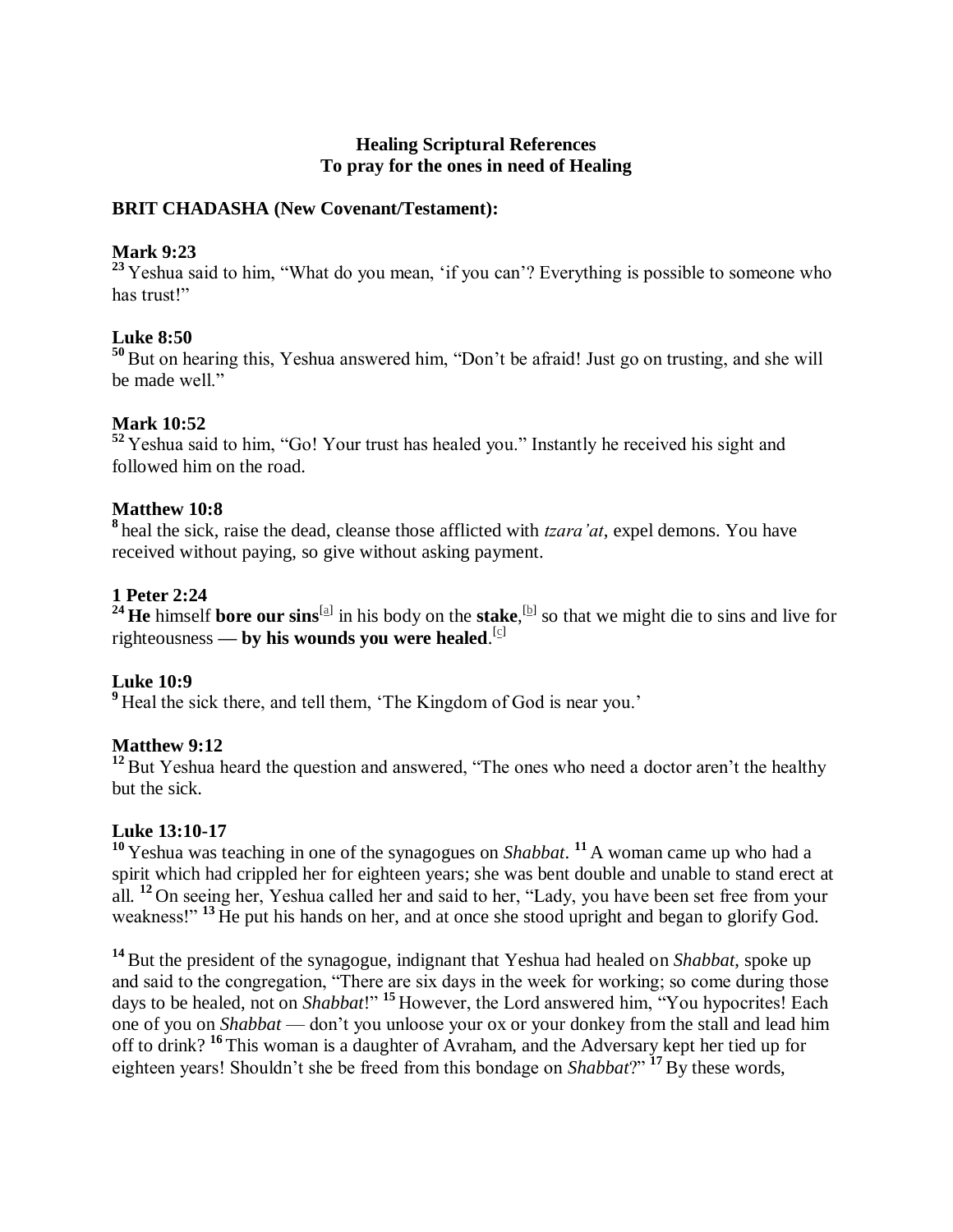Yeshua put to shame the people who opposed him; but the rest of the crowd were happy about all the wonderful things that were taking place through him.

#### **Luke 4:18**

<sup>18</sup> "The Spirit of *ADONAI* is upon me; therefore he has anointed me to announce Good News to the poor; he has sent me to proclaim freedom for the imprisoned and renewed sight for the blind, to release those who have been crushed,

#### **TANAKH (Old Covenant/Testament):**

#### **Jeremiah 17:14**

**<sup>14</sup>** Heal me, *ADONAI*, and I will be healed; save me, and I will be saved, for you are my praise.

# **Psalm 147:3**

**<sup>3</sup>** He heals the brokenhearted and binds up their wounds.

#### **Proverbs 17:22**

**<sup>22</sup>** A happy heart is good medicine, but low spirits sap one's strength.

# **2 Chronicles 7:14**

<sup>14</sup> then, if my people, who bear my name, will humble themselves, pray, seek my face and turn from their evil ways, I will hear from heaven, forgive their sin and heal their land.

#### **Isaiah 53:5**

**<sup>5</sup>** But he was wounded because of our crimes, crushed because of our sins; the disciplining that makes us whole fell on him, and by his bruises\* we are healed.

# **Malachi 3:20**

**<sup>20</sup> (4:2)**But to you who fear my name, the sun of righteousness will rise with healing in its wings; and you will break out leaping, like calves released from the stall.